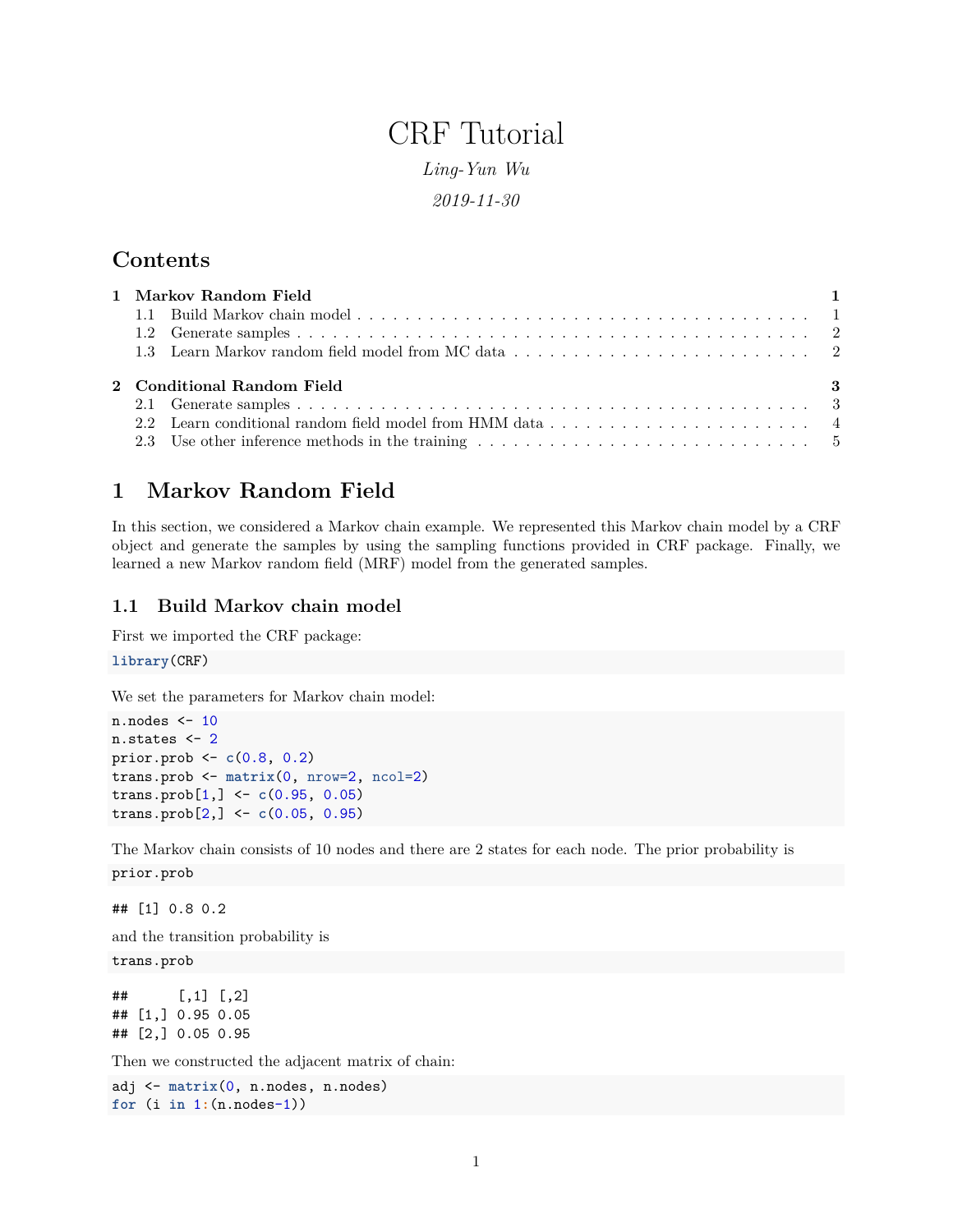```
{
    adj[i, i+1] <- 1
}
```
Note that the adjacent matrix will be automatically symmetrized when used to build the CRF object, therefore only the upper (or lower) triangular matrix is need here.

```
adj
```

| ## |         |   |   | $[,1]$ $[,2]$ $[,3]$ $[,4]$ $[,5]$ $[,6]$ $[,7]$ $[,8]$ $[,9]$ |   |          |   |          |   |   | [, 10]   |
|----|---------|---|---|----------------------------------------------------------------|---|----------|---|----------|---|---|----------|
| ## | [1,]    | 0 |   | $\Omega$                                                       | 0 | $\Omega$ | 0 | $\Omega$ | 0 | 0 | 0        |
| ## | [2,]    | 0 | 0 |                                                                | Ω |          |   | 0        |   |   |          |
| ## | [3,]    | 0 | 0 | 0                                                              |   | 0        | 0 | 0        | 0 |   |          |
| ## | [4,]    | 0 | Ω | $\Omega$                                                       |   |          |   | ∩        |   |   |          |
| ## | [5,]    | 0 | 0 | 0                                                              | O |          |   | 0        |   |   |          |
| ## | [6,     | 0 | 0 | 0                                                              | Ω | ∩        | Ω |          | 0 |   |          |
| ## | $[7,$ ] | 0 | O | $\Omega$                                                       | O | O        |   |          |   |   |          |
| ## | [8,]    | 0 | 0 | 0                                                              | Ω | ∩        | Ω | 0        | 0 |   | $\Omega$ |
| ## | [9,     | 0 | Ω |                                                                |   |          |   |          |   |   |          |
| ## | [10,    |   |   |                                                                |   |          |   |          |   |   |          |

Now we can build the CRF object for Markov chain model:

```
mc <- make.crf(adj, n.states)
```
and set the parameters:

```
mc$node.pot[1,] <- prior.prob
for (i in 1:mc$n.edges)
{
  mc$edge.pot[[i]] <- trans.prob
}
```
#### <span id="page-1-0"></span>**1.2 Generate samples**

We generated 10000 samples from the Markov chain model and displayed the first 10 samples:

```
mc.samples <- sample.chain(mc, 10000)
mc.samples[1:10, ]
## [,1] [,2] [,3] [,4] [,5] [,6] [,7] [,8] [,9] [,10]
```

| 17 H |         |    | لـ∠ر∟ لـ∸ر∟ |   |   |   |   |   |   |   |   |
|------|---------|----|-------------|---|---|---|---|---|---|---|---|
| ##   | [1,]    | 1  |             |   |   |   |   |   |   |   |   |
| ##   | [2,]    | 1  |             |   |   |   | 2 | 2 | 2 | 2 | 2 |
| ##   | [3,]    |    |             |   |   |   |   |   |   |   |   |
| ##   | [4,]    | 1. |             | 2 |   | 1 | 1 |   |   |   |   |
| ##   | [5,]    |    |             |   |   |   |   |   |   |   |   |
| ##   | $[6,$ ] | 1. |             | 2 | 2 | 2 | 2 | 2 | 2 | 2 | 2 |
| ##   | [7,]    | 1  |             |   |   | 1 | 1 |   |   |   |   |
| ##   | [8,]    |    |             |   |   |   |   |   |   |   |   |
| ##   | [9,     | 1  |             | 2 | 2 | 2 | 1 |   |   |   |   |
| ##   | [10,]   | 2  | 2           | 2 | 2 | 2 | 2 | 2 | 2 | 2 | 2 |
|      |         |    |             |   |   |   |   |   |   |   |   |

## <span id="page-1-1"></span>**1.3 Learn Markov random field model from MC data**

In order to learn Markov random field model from generated data, we first built another CRF object: mrf.new <- **make.crf**(adj, n.states)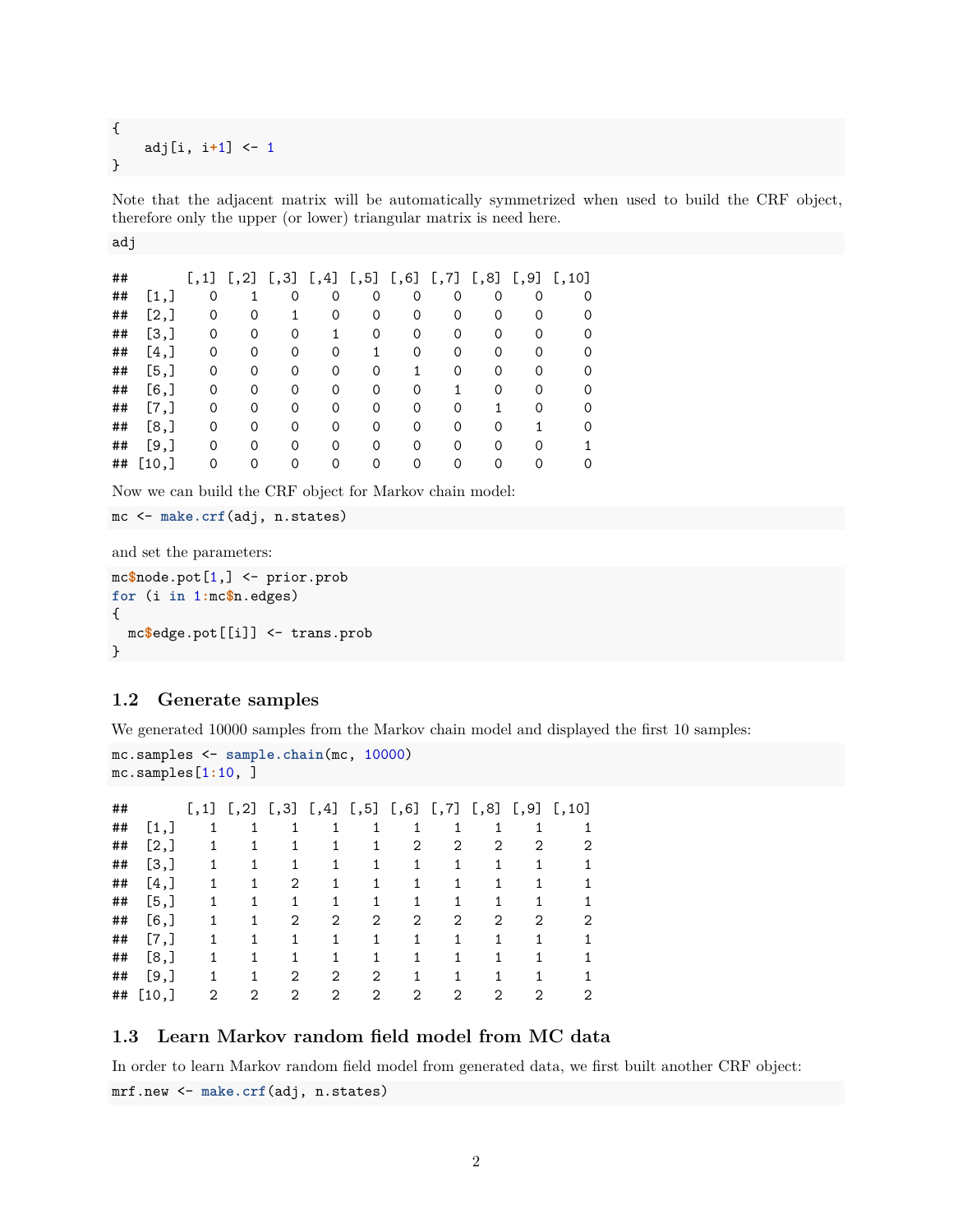and created the paramter structure:

```
mrf.new <- make.features(mrf.new)
mrf.new <- make.par(mrf.new, 4)
```
We only need 4 paramters in the MRF model, one for prior probability and three for transition probability, since the probabilities are summed to one.

```
mrf.new$node.par[1,1,1] <- 1
for (i in 1:mrf.new$n.edges)
{
   mrf.new$edge.par[[i]][1,1,1] <- 2
   mrf.new$edge.par[[i]][1,2,1] <- 3
   mrf.new$edge.par[[i]][2,1,1] <- 4
}
```
Then we trained the model using train.mrf function:

```
mrf.new <- train.mrf(mrf.new, mc.samples)
```
After training, we can check the parameter values:

```
mrf.new$par
```
## [1] 0.08836713 0.76612234 -0.57852938 -0.65817530

We normalized the potentials in MRF to make it more like probability:

```
mrf.new$node.pot <- mrf.new$node.pot / rowSums(mrf.new$node.pot)
mrf.new$edge.pot[[1]] <- mrf.new$edge.pot[[1]] / rowSums(mrf.new$edge.pot[[1]])
```
Now we can check the learned prior probability

mrf.new**\$**node.pot[1,]

## [1] 0.5220774 0.4779226

and transition probability

mrf.new**\$**edge.pot[[1]]

 $\#$   $[,1]$   $[,2]$ ## [1,] 0.7932539 0.2067461 ## [2,] 0.3411496 0.6588504

## <span id="page-2-0"></span>**2 Conditional Random Field**

In this section, we generated hidden Markov Model (HMM) samples based on the Markov chain samples in previous section. Then we learned a conditional random field (CRF) model from the HMM data.

#### <span id="page-2-1"></span>**2.1 Generate samples**

Suppose that the Markov chain can not be directly observed. There are 4 observation states and the observation probability (emmision probability) is given as follows:

```
emmis.prob <- matrix(0, nrow=2, ncol=4)
emmis.prob[1,] <- c(0.59, 0.25, 0.15, 0.01)
emmis.prob[2,] <- c(0.01, 0.15, 0.25, 0.59)
emmis.prob
```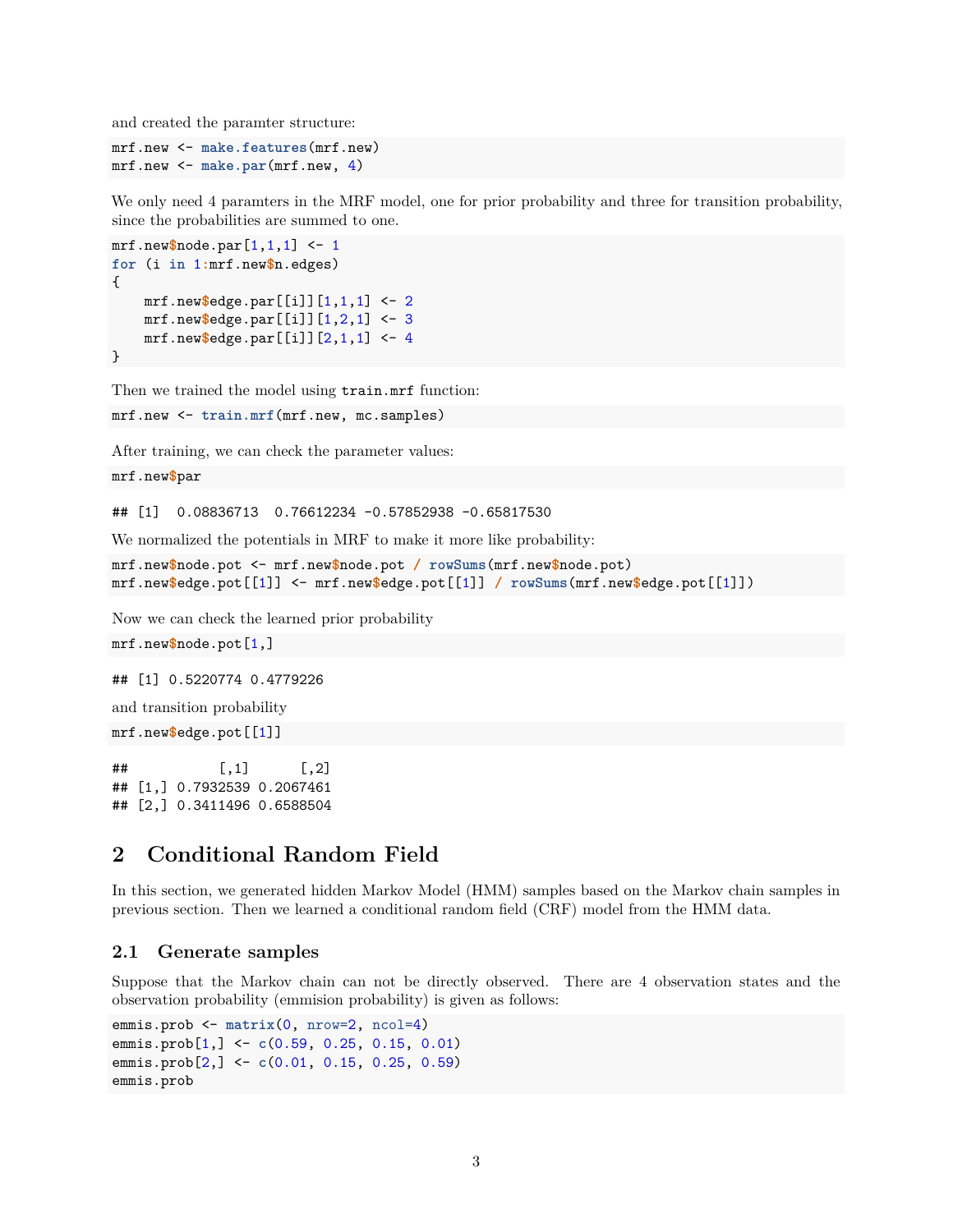$\#$  [,1] [,2] [,3] [,4] ## [1,] 0.59 0.25 0.15 0.01 ## [2,] 0.01 0.15 0.25 0.59

We simulated the observation data from Markov chain samples:

```
hmm.samples <- mc.samples
hmm.samples[mc.samples == 1] <- sample.int(4, sum(mc.samples == 1), replace = TRUE, prob=emmis.prob[1,])
hmm.samples[mc.samples == 2] <- sample.int(4, sum(mc.samples == 2), replace = TRUE, prob=emmis.prob[2,])
hmm.samples[1:10,]
```

```
## [,1] [,2] [,3] [,4] [,5] [,6] [,7] [,8] [,9] [,10]
## [1,] 1 1 1 1 1 1 1 1 3 1
## [2,] 3 3 2 1 1 4 4 4 3 2
## [3,] 2 3 1 1 1 2 1 2 3 1
## [4,] 2 3 3 1 1 1 3 1 1 1
## [5,] 1 2 1 1 1 1 1 3 2 1
## [6,] 3 1 4 4 4 4 2 4 3 4
## [7,] 1 3 1 2 2 3 1 1 1 2
## [8,] 3 4 3 1 2 1 1 3 2 1
## [9,] 1 1 4 4 2 2 1 1 1 1
## [10,] 3 4 4 4 2 4 4 3 3 2
```
#### <span id="page-3-0"></span>**2.2 Learn conditional random field model from HMM data**

Now we try to learn a CRF model from HMM data. We first built another CRF object:

```
crf.new <- make.crf(adj, n.states)
```
and created the paramter structure:

```
crf.new <- make.features(crf.new, 5, 1)
crf.new <- make.par(crf.new, 8)
```
The major difference between CRF and MRF is that we have 5 node features now, instead of 1 constant feature in MRF model. The first node feature is the constant feature as in MRF model, and the other 4 node features correspond to observation states respectively. The number of edge feature is still one. We now need eight paramters, one for prior probability, three for transition probability, and four for emmision probability.

```
crf.new$node.par[1,1,1] <- 1
for (i in 1:crf.new$n.edges)
{
    crf.new$edge.par[[i]][1,1,] <- 2
    crf.new$edge.par[[i]][1,2,] <- 3
    crf.new$edge.par[[i]][2,1,] <- 4
}
crf.new$node.par[,1,2] <- 5
crf.new$node.par[,1,3] <- 6
crf.new$node.par[,1,4] <- 7
crf.new$node.par[,1,5] <- 8
```
We prepared the node features and the edge features, which are need for training:

```
hmm.nf <- lapply(1:dim(hmm.samples)[1], function(i) matrix(1, crf.new$n.nf, crf.new$n.nodes))
for (i in 1:dim(hmm.samples)[1])
{
   hmm.nf[[i]][2, hmm.samples[i,] != 1] <- 0
   hmm.nf[[i]][3, hmm.samples[i,] != 2] <- 0
```